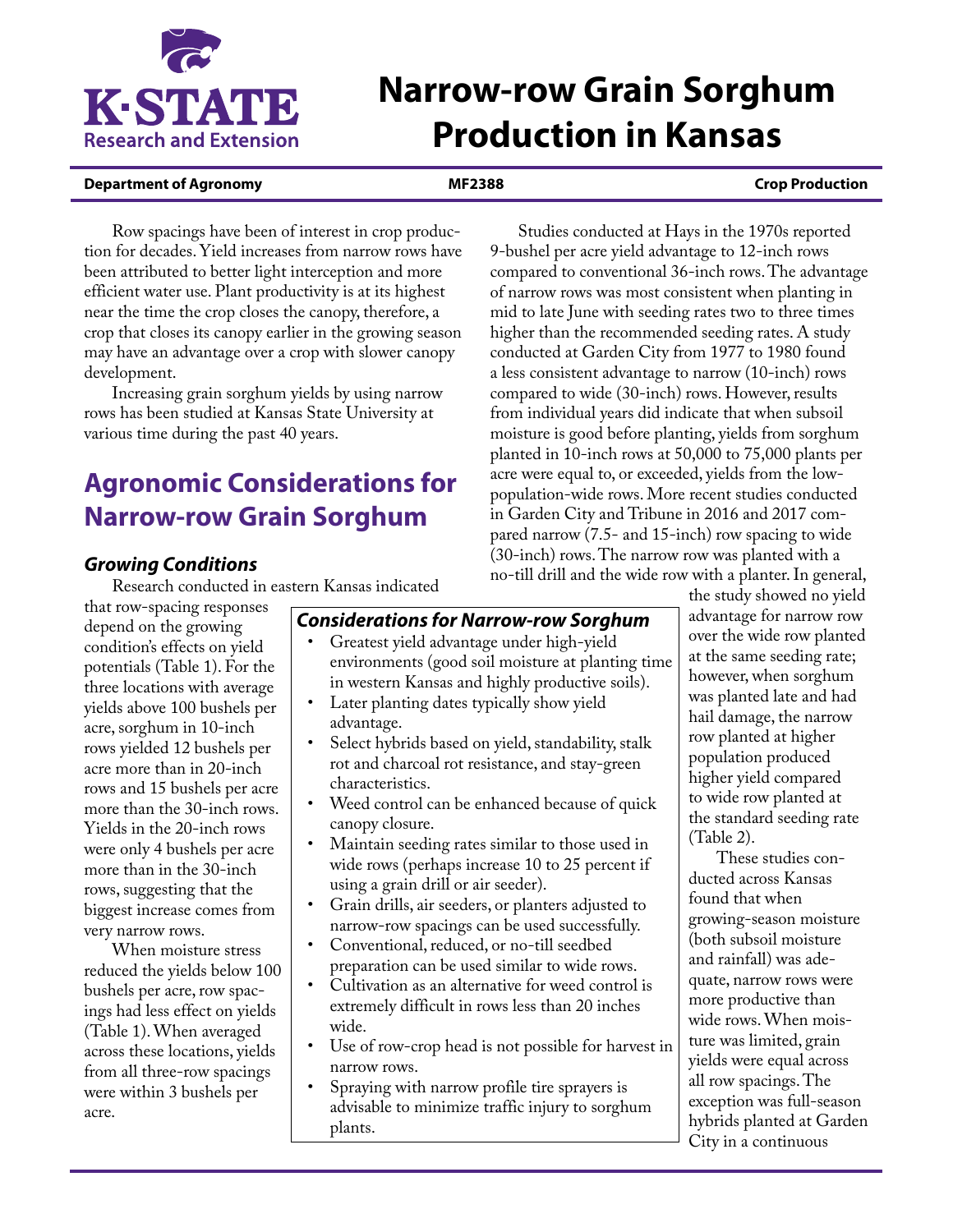|  |  |  |  |  | Table 1. Grain sorghum grain yields for three row spacings in seven environments in Kansas. |  |
|--|--|--|--|--|---------------------------------------------------------------------------------------------|--|
|  |  |  |  |  |                                                                                             |  |

| <b>Location - Years</b> <sup>1</sup> |                        |                        |                         |                                              |                         |                                                |                 |  |  |  |
|--------------------------------------|------------------------|------------------------|-------------------------|----------------------------------------------|-------------------------|------------------------------------------------|-----------------|--|--|--|
| Row                                  | Manhattan <sup>2</sup> | Powhattan <sup>2</sup> | Belleville <sup>2</sup> | Manhattan <sup>2</sup>                       | Belleville <sup>2</sup> | Manhattan <sup>3</sup> Wellington <sup>4</sup> |                 |  |  |  |
| Spacing (in)                         | 1995                   | 1995                   | 1995                    | 1996                                         | 1996                    | 1997                                           | 1997            |  |  |  |
|                                      | Grain Yield (bu/a)     |                        |                         |                                              |                         |                                                |                 |  |  |  |
| 10                                   | 137.5                  | 92.1                   | 77.1                    | 122.7                                        | 117.9                   | 83.6                                           | 77.2            |  |  |  |
| 20                                   | 115.0                  | 93.4                   | 77.8                    | 119.6                                        | 108.8                   |                                                |                 |  |  |  |
| 30                                   | 115.1                  | 83.8                   | 90.4                    | 113.3                                        | 102.5                   | 84.3                                           | 79.9            |  |  |  |
| $LSD5_{(0.05)}$                      |                        |                        |                         | $12.2 - - - - - - - - - - - - - - - - - - -$ |                         | NS <sup>6</sup>                                | NS <sup>6</sup> |  |  |  |

*1 Planting dates ranged from May 22 to June 6 across all seven environments.* 

*2 Averaged across three plant populations and two hybrids.* 

*3 Averaged across three plant populations.* 

*4 Averaged across two hybrids.*

*5 LSD Least Significant Difference, used to determine if two means are statistically different.* 

*6 NS—Not significantly different based on the statistical methods used.*

**Table 2.** *Grain sorghum yield for four narrow-row plant populations compared to a wide row plant population at Garden City and Tribune.* 

|                   |                          | $Location - Years1$  |                          |                      |  |  |  |
|-------------------|--------------------------|----------------------|--------------------------|----------------------|--|--|--|
| Seeding           | Garden City <sup>2</sup> | Tribune <sup>2</sup> | Garden City <sup>2</sup> | Tribune <sup>2</sup> |  |  |  |
| Rate              | 2016                     | 2016                 | 2017                     | 2017                 |  |  |  |
| (Seeds/a)         | Grain Yield (bu/a)       |                      |                          |                      |  |  |  |
| 20,000            | 87                       | 135                  | 43                       | 81                   |  |  |  |
| 40,000            | 103                      | 136                  | 49                       | 95                   |  |  |  |
| 60,000            | 101                      | 137                  | 61                       | 102                  |  |  |  |
| 80,000            | 97                       | 137                  | 67                       | 101                  |  |  |  |
| Planted           | 118                      | 130                  | 49                       | 90                   |  |  |  |
| $LSD^*$<br>(0.05) | 24                       | <b>NS</b>            | 11                       | 9                    |  |  |  |

*1Planting dates ranged from June 2 to June 12 across all four environments. Averaged across three nitrogen rates. 2In 2016 plots were seeded at rates of 27,000, 40,000, 54,000 and 68,000 seeds per acre on 7.5-inch row spacing using 40-foot farm-size air seeder, while in 2017 plots were seeded at rates of 20,000, 40,000, 60,000, and 80,000 seeds per acre on 15-inch row spacing using a 40-foot John Deere Experimental Sorghum drill at the Garden City location. At Tribune, plots were drilled at 20,000, 40,000, 60,000, and 80,000 for both years. Sorghum was planted using a planter at 27,000 seeds per acre in 2016 and 20,000 seeds per acre in 2017 at the Garden City location. At Tribune sorghum was planted at 40,000 seeds per acre in both years.*

sorghum system with little stored soil moisture at planting. Under these conditions, the low population, wide-row spacings produced higher yields.

Sorghum's drought tolerance reduces the risk of narrow-row grain sorghum production in Kansas. In high rainfall years or on highly productive soils, narrow rows produce higher yields than conventional row spacings; however, in most low-yielding environments, narrow rows produce grain yields similar to wide rows. This enables producers to adopt narrow rows in most sorghum producing situations.

#### *Tillage systems*

Adapting narrow rows to either conventional, minimum, or no-tillage systems is certainly possible if key issues are considered. The management difference between the tillage systems deals primarily with pest control and nutrient placement. In most scenarios, pest management strategies that work under a given tillage system work in narrow rows in that tillage system. Herbicide and insecticide application equipment for narrow rows are discussed in the Machinery Considerations section. One consideration from a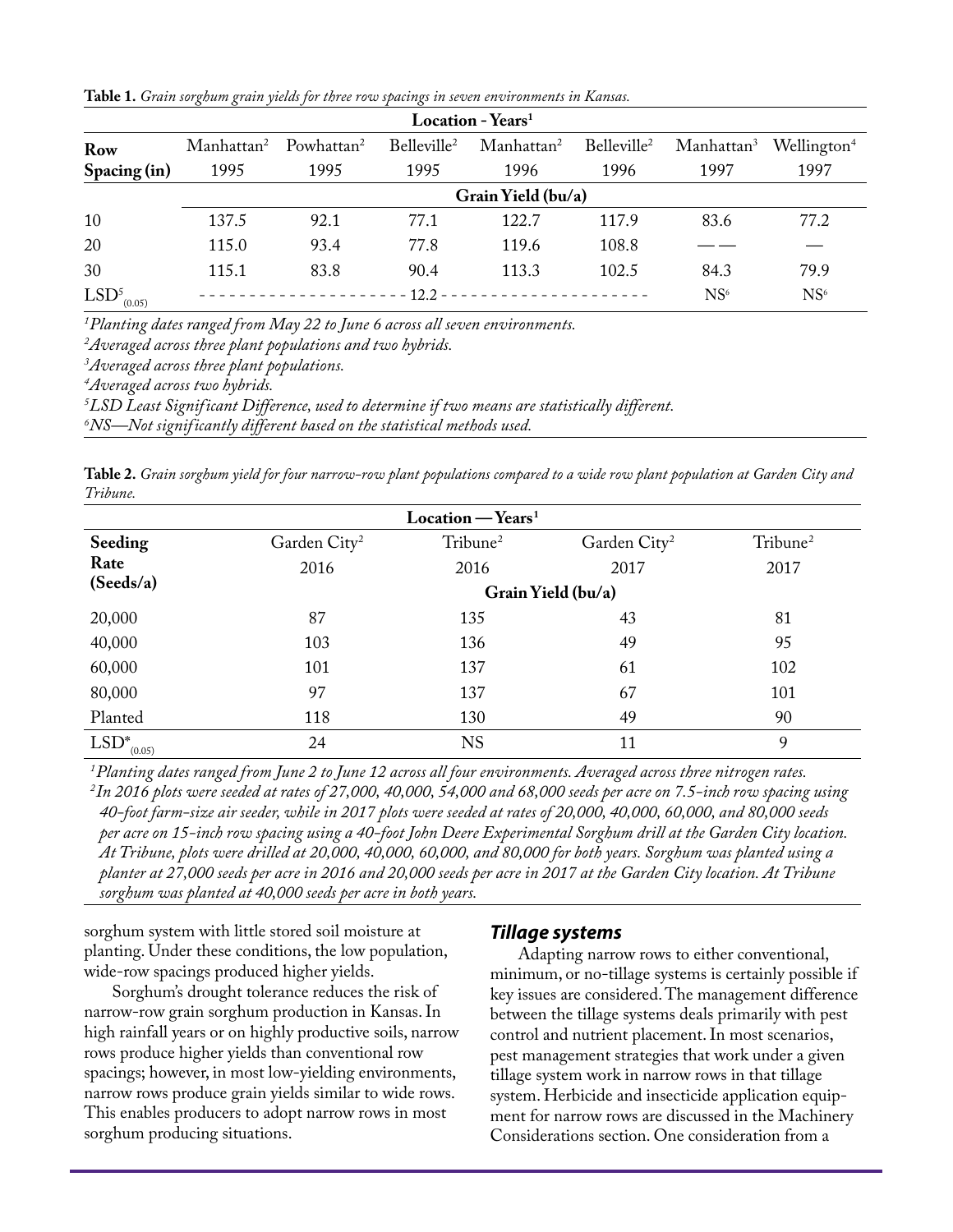disease standpoint for narrow-row sorghum production using no-till would be selecting a hybrid with good resistance to sooty stripe. Sooty stripe is a fungal disease in which the growing crop is infected from spores that overwinter on sorghum residue from the previous year's crop. The disease spreads rapidly when the relative humidity in the crop canopy is high. The quicker developing canopy of narrow-row sorghum may increase the spread of the disease in a high-residue system.

Consider the placement of fertilizer in a no-till system when adopting narrow-row grain sorghum production. For the most part, the nitrogen application methods used in each tillage system under wide rows work adequately in narrow rows; however, the placement of phosphorous fertilizer may be a greater challenge in narrow rows. If a producer is currently applying phosphorous fertilizer with the planter in a band with the seed, this can also be accomplished with a grain drill fitted with fertilizer tanks or boxes. Narrow rows also have the advantage when placing fertilizer with the seed in that the recommended rate of nitrogen containing fertilizer can increase from 10 pounds nitrogen per acre to 15 or 20 pounds nitrogen per acre (depending on narrow-row spacing) since the fertilizer concentration in a given row is reduced as more rows are planted. If a producer is currently applying phosphorous fertilizer in a band next to the planted row (2 × 2 placement), then fertilizer placement shanks can be used to achieve the same type of placement on a grain drill.

#### *Planting Date Considerations*

The ability of narrow rows to quickly develop a canopy makes it advantageous for later planting dates. When planting is delayed as a result of weather conditions or grain sorghum is being double-cropped after wheat, consider using narrow rows to increase grain yields. In western Kansas, delayed planting also allows more soil moisture to be stored for the sorghum crop and time to control additional flushes of weeds.

#### *Seeding Rates and Hybrid Selection*

Grain sorghum adapts to the conditions it is grown under by producing more heads per plant (tillers) and more seeds per head, and by increasing seed weight. Research studies indicate that sorghum yields in eastern Kansas are maximized as long as plant populations of more than 40,000 plants per acre are achieved. This yield response to plant populations was consistent regardless of row spacings in studies conducted in 1995 and 1996 in northeast Kansas (Table 3).

| ${\bf Table~3.}$ Two-year average grain sorghum yields for three |  |  |
|------------------------------------------------------------------|--|--|
| plant populations at Belleville and Manhattan.                   |  |  |

| Plant                       | <b>Belleville</b> | Manhattan             |
|-----------------------------|-------------------|-----------------------|
| Population<br>(plants/acre) |                   | Grain Yield (bu/acre) |
| 30,000                      | 101               | 117                   |
| 60,000                      | 106               | 122                   |
| 90,000                      | 107               | 120                   |
| LSD                         | NS                | NS                    |

In western Kansas, subsoil moisture and hybrid maturity needs to be considered when selecting a seeding rate. When subsoil moisture is adequate (after a fallow period or above-average winter rainfall), research indicates that seeding rates for narrow rows can be set to achieve final stands of 50,000 to 75,000 plants per acre if early to medium-maturing hybrids are used. If narrow-row sorghum is planted in a continuous sorghum cropping system or if a full-season hybrid is being used, use typical seeding rates of 20,000 to 50,000 seeds per acre. In late-planted sorghum, the increase the seeding rate to achieve a final stand of 50,000 to 75,000 plants per acre.

When selecting a hybrid for grain sorghum production in narrow rows, grain yield should be the primary focus. After selecting hybrids for yield potential, standability should be a secondary concern. Standability is important since harvesting lodged plants in a narrow-row production system is more difficult compared to conventional row spacings. Scrutinize a hybrid's ratings for standability, stalk rot and charcoal rot resistance, and stay-green ratings. These ratings give a producer indications of a hybrid's ability to stand under adverse growing and harvesting conditions.

#### *Weed Competition and Weed Control*

Light interception advantages of narrow-row sorghum systems offer weed control advantages over wider rows since early canopy closure reduces the number of weeds that emerge during the growing season. Research conducted at Kansas State University indicated the growth of weeds that did emerge was reduced in the 10-inch rows by 24 percent compared to the 20-inch rows and by 45 percent when compared to the 30-inch rows. Under heavy broadleaf weed pressure, the 10-inch rows produced 6 bushels per acre more grain than the 20-inch rows and 31 bushels per acre more grain than the 30-inch rows.

Since cultivation is not possible, herbicides are required for in-season weed control in narrow rows. For control of grassy weeds, soil-applied herbicides are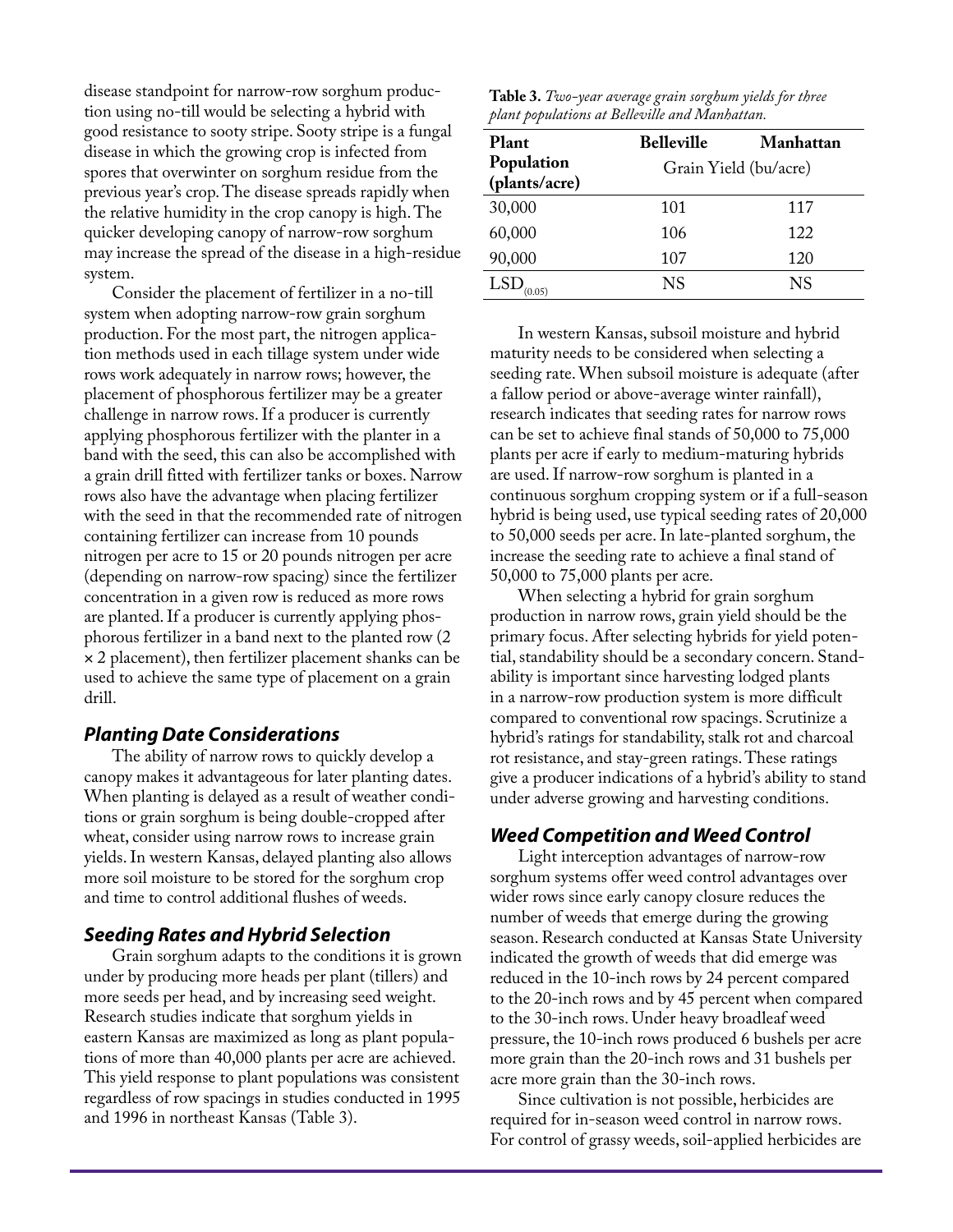*Figure 1. Emergence of drilled and planted sorghum. A) Sorghum planted using a no-till air seeder drill. B) Sorghum planted using a standard 30-inch planter.*



currently the most reliable option for grain sorghum in the absence of cultivation. Postemergence herbicide selection and timing should not be different than those used in wide rows.

## **Machinery Considerations for Narrow-row Grain Sorghum**

Growing narrow-row grain sorghum does not require equipment changes for most growers. There are, however, some items for growers to consider when planting sorghum in narrow rows. For this discussion, equipment considerations is divided into planting, crop management, and harvesting.

#### *Planting*

Growers have three basic options for planting narrow-row grain sorghum: drills, air seeders, and splitrow planters. Since most growers have a grain drill, this is an easy option; however, setting the seed metering rate low enough may be a problem. Check the calibration charts in the operator's manual to determine the proper settings. Remember, this is a starting point; check the calibration after a known acreage is seeded. Make sure seeding depth is set correctly and good seed to soil contact is obtained when using a drill. Keep in mind, establishment rates with a drill are often lower than with a planter, so seeding rates may need to be increased 10 to 20 percent to achieve similar plant populations as achieved when using a planter.

Air seeders, another option for seeding narrowrow crops, were popular in Kansas a few years ago, but that popularity had declined. New styles of air seeders have led to resurgence in popularity. These air seeders include better metering and different options for openers, including some disc models. The better openers allow for better seed placement. Air seeders are typically wide, resulting in greater seed capacities than most grain drills. They also are versatile enough

to plant many different crops in a wide range of conditions. The main disadvantage of air seeders is their initial cost. Air seeders also can have similar establishment problems as drills. Figure 1 shows an establishment problem observed when using an air seeder seeding at the same rate as a planter; yields can be reduced by as much as 35 percent. To avoid yield loss, increase seeding rates to achieve plant populations similar to a planter.

Using a split-row planter, a planter that has row units positioned to split the middles of the conventional row spacing allowing for planting in narrow rows, results in a more uniform stands than a grain drill as planters give better seed to soil contact than most drills and tend to provide more uniform stands. Split-row planters achieve better seed metering than a grain drill at the lower seeding rates typically used for grain sorghum. The main disadvantage of split-row planters is initial cost, but they do have the advantage that they can be used to plant other crops such as corn or soybeans in narrow rows. Result using a split-row planter found no difference in yield between narrow row (15-inch) and wide row (30-inch) planted at the same seeding rate (Figure 2).

#### *Crop Management*

Crop management machinery includes sprayers and row-crop cultivators. A row-crop cultivator may not be an option for most row spacings less than 15 inches. Some growers with 20-inch rows are still cultivating. Cultivating 20-inch rows requires significant changes in the cultivator and possibly tractor tire setup and width.

Applying postemergence herbicides on narrow-row grain sorghum with a ground applicator may present challenges. It is possible to drive between 20-inch rows, but narrower rows can be a problem. Consider spraying perpendicular to the planted rows in a crop planted with a drill or 15-inch planter. If you are considering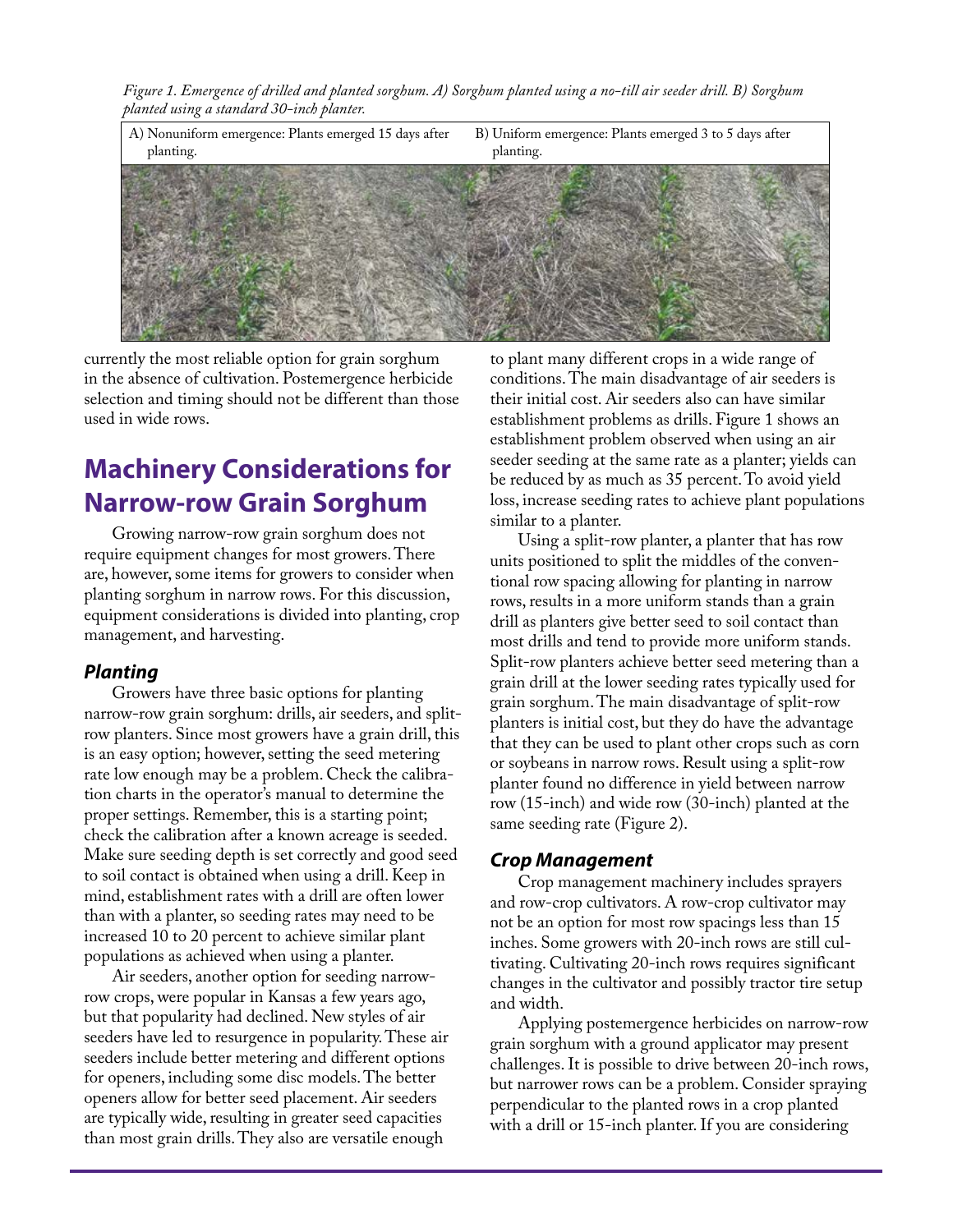

*Figure 2. On-farm replicated trial showing the effect of row spacing on sorghum yield for sorghum planted at the same population.*

this option, use the widest possible boom since a wider boom maximizes the area sprayed compared to the area being driven over. A high clearance sprayer with 18.4 inch tires drives on 10 percent of the area sprayed when the sprayer is equipped with a 30-foot wide boom. A sprayer with the same tire setup and a 60-foot boom only drives on 5 percent of the area being treated. Most postemergence herbicide labeled for sorghum have an 8- to 12-inch plant height restriction, limiting most application to the early portion of the growing season. Plant damage from tire traffic has little or no effect on final grain yields due to sorghum's ability to compensate by increasing head number or seed number per plant in the trafficked areas.

#### *Harvesting*

If you are accustomed to harvesting sorghum with a row-crop head, expect some changes when converting to or trying narrow-row sorghum. A grain platform with harvest attachments can be quite effective in standing sorghum. The attachments are fixed to the cutter bar and extend forward to help keep heads from falling out of the header. Attachments are available from several manufacturers and greatly improve harvest efficiency in standing crops. Performance may be reduced in a lodged crop. Lodged crops can be harvested with a flex head and pick-up reel.

### **Summary**

Narrow rows may produce higher yields than conventional row spacings in highly productive environments, later planting dates, and in an environment with high risk of hail damage while not exposing producers to additional risk in more marginal environments. Sorghum's ability to adjust head number and seed number per plant provides producers with great flexibility when deciding seeding rates; however, when planting narrow row sorghum, consider planting equipment capability and planting date when deciding to alter seeding rates. Choose high-yielding hybrids with exceptional standability, stalk rot resistance, and stay-green ratings to reduce the risk of lodging. Sorghum planted in narrow rows can reduce weed competition. A chemical weed control program should rely on preplant or preemergence soil herbicide applications followed by an early postemergence herbicide application if needed.